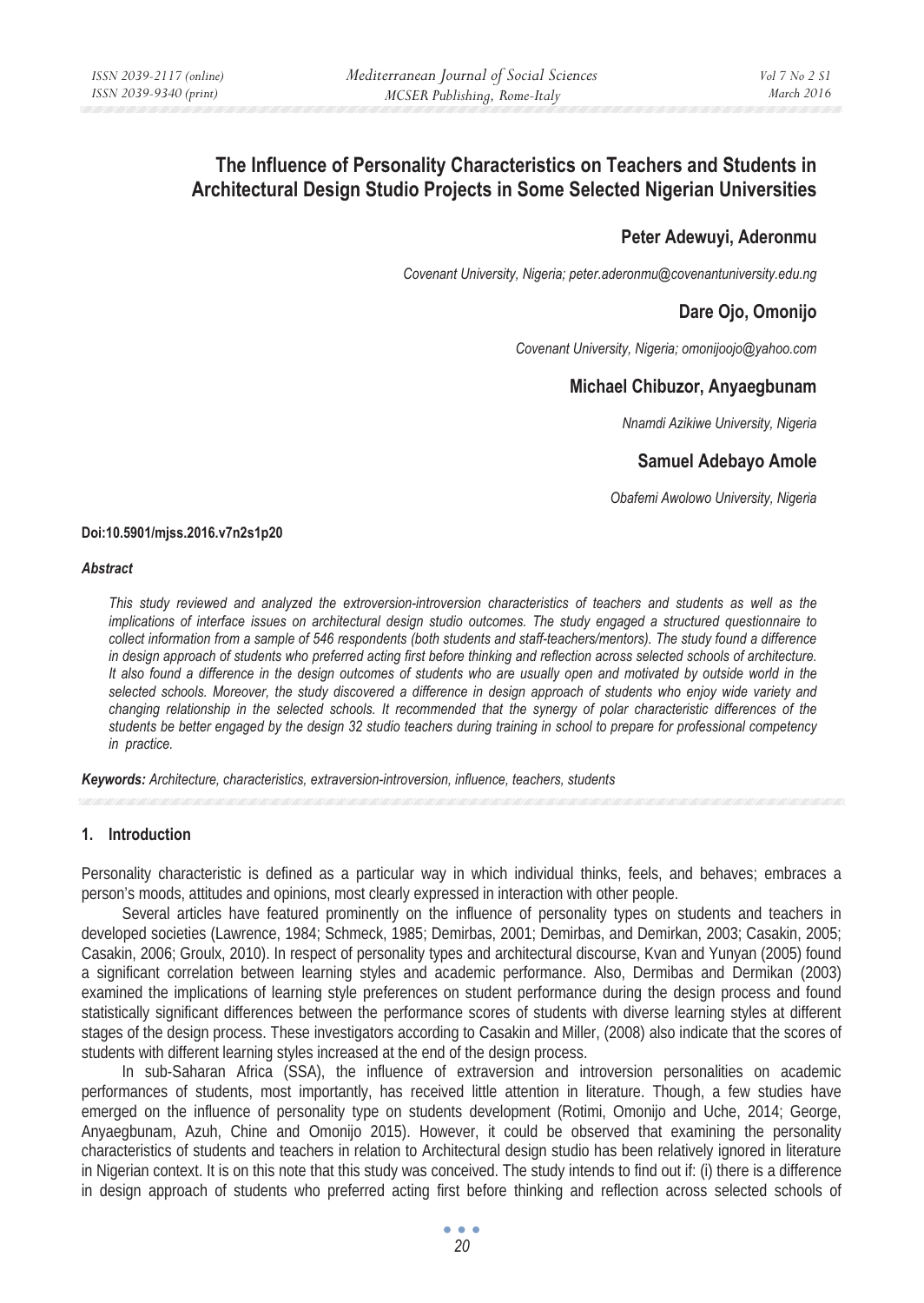| ISSN 2039-2117 (online) | Mediterranean Journal of Social Sciences | Vol 7 No 2 S1 |
|-------------------------|------------------------------------------|---------------|
| ISSN 2039-9340 (print)  | MCSER Publishing, Rome-Italy             | March 2016    |

architecture, (ii) there is a difference in the design outcomes of students who are usually open and motivated by outside world in the selected schools, (iii) there is a difference in design approach of students who enjoy wide variety and changing relationship in the selected schools.

The importance of this study hinges on the fact that attitudes and behaviour of students at every stage of architectural design could determine the outcome of the final stage of the design and the success of students' concerned in their projects. The study proceed in the following order: introduction, literature review, methodology, findings and recommendations

# **2. Literature Review**

The personality study had its origins in the fundamental idea that people are distinguished by their characteristic individual patterns of behavior; the distinctive ways, in which they walk, talk, furnish their living quarters or express their urges (TNEB, 2007). In the absence of unstructured pedagogy and inability of the architectural teachers and students to engage personality characteristics optimally; there would be gross inadequacies in the service rendition especially in the training of the future professionals who will be directly connected with varying categories of client-users and other beneficiaries of services. In this scenario, both the trainers and trainees have unique personality characteristics which need to be in coherence with one another in order to produce tangible results. Characteristics of this nature are described as indices such as: Extraversion-Introversion, sensing and intuition, thinking and feeling, and perception and judgment.

# *2.1 Extraversion-Introversion Index*

Divergent views of personality traits pervade literature. Based on the work of Jung, (1971), in his theory of psychological types, human beings are characterized as follows;

- Extraverted (E) vs. Introverted (I), which deals with the preference of general attitude.
- Sensing (S) vs. Intuition (N), which deals with the preference of one of the two functions of perception:
- Thinking (T) vs. Feeling (F), which deals with people's preference of one of the two functions of judging:

However, Jung, (1971) ideas, presented above are dichotomies, which means each of the above poles represents a different preference. Also, Jung, (1971) argues further that one of the above four functions is dominant – either a function of perception or a function of judging. However, Briggs, (1980) a scholar who subscribed to Jung's (1971) theory, put forward judging-perceiving relationship in the following fourth dichotomies, with a strong belief that they influence personality type (Briggs, 1980)

- a. Extraversion Introversion, means outer expression of mankind, while introvert persons have internal expression.
- b. Sensing Intuition, this is the method by which an individual perceives information. Sensing indicates that an individual mainly believes information he or she receives directly from the external world. Intuition means that a person believes mainly information he or she receives from the internal or imaginative world.
- c. Thinking Feeling, indicates how an individual processes information. Thinking means that a person makes a decision mainly through logic. Feeling means that, as a rule, he or she makes a decision based on emotion (based on what they feel they should do).
- d. Judging Perceiving, meaning how an individual uses the information he or she has processed. Judging means that a person organizes all of his life events and, as a rule, sticks to his plans. Perceiving means that he or she is inclined to improvise and explore alternative options.

In the context of this paper, extraversion-introversion index indicates how students and staff deal with characters they encounter in the process of architectural designing.

#### *2.2 Students Orientation to Life: Extravert (e) versus Introvert (i)*

In describing orientation to life in terms of architectural design studio, both students and Teachers have two faces where they experience learning and teaching in the same way or differently. These faces are:

- The outer world of activities of mankind.
- The inner world of thoughts, ideas and imaginative activities of people.

Every person has two faces. One face is directed towards the outer world of activities, excitements, people and things. The other face is directed towards the inner world of thoughts, interests, ideas and imaginations. Based on this,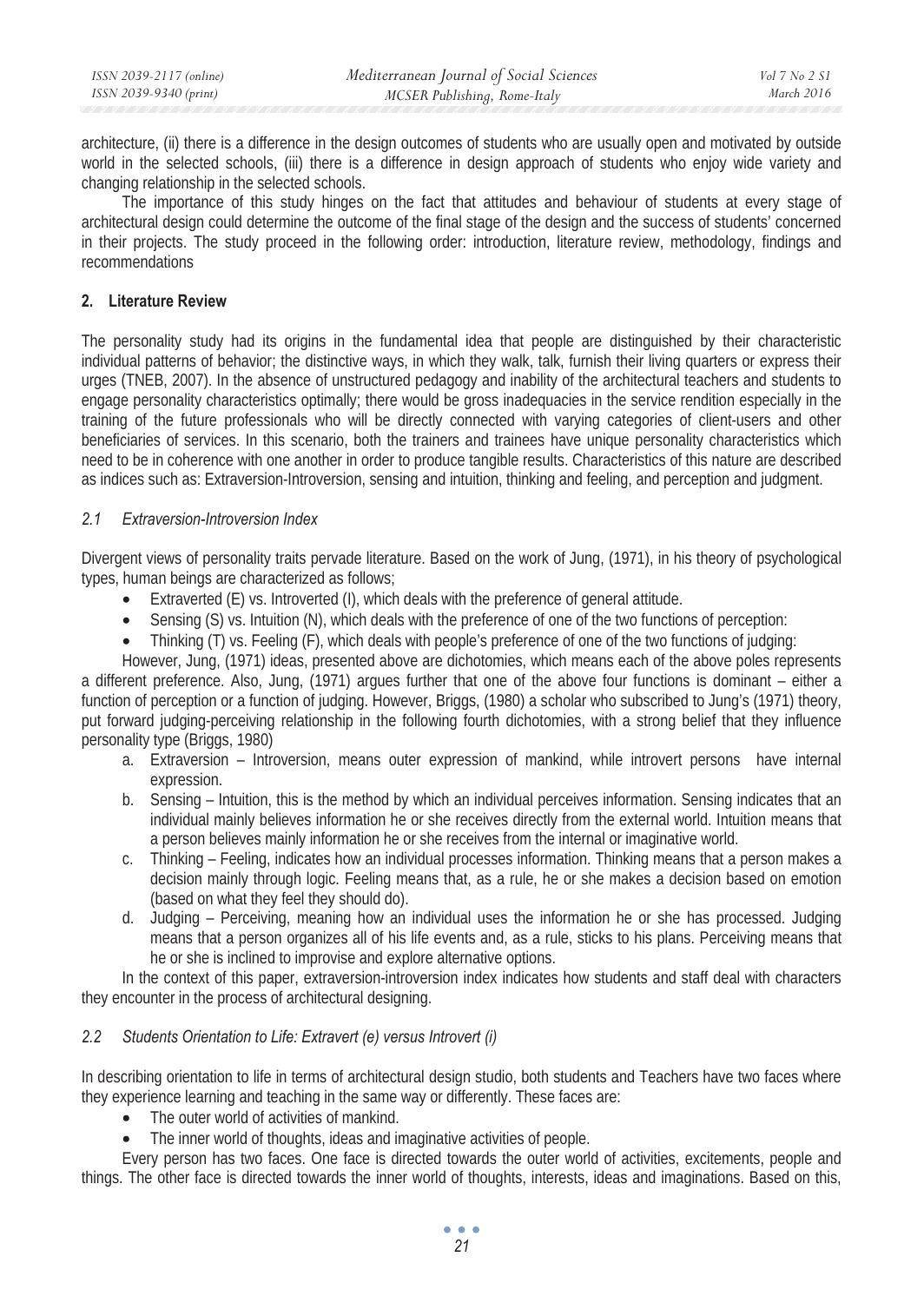therefore, this aspect of study shall be in the following three sections.

Firstly, the personality characteristics of both students and teachers, which involves orientation of peoples life, extravert, introvert and perception (sensing versus intuitive).

Secondly, the relationship in the personality characteristics between teachers and students.

Thirdly, the summary of these relationships with particular reference to its pedagogic implication on design studio teaching and learning.

For the purpose of investigation, this study focussed on one aspect of the personality characteristics' spectrum of the architect-designers- The Extrovert and Introvert. The exploration navigates its exploration in the direction of how the trainers and the trainees exhibit these characteristics in the architectural design activities. This descriptive analysis showed the preferences of these actors (participations) in rendering services to client-users of a building project.

#### **3. Methods**

# *3.1 Study Design*

This study employed a survey research designs.

# *3.2 Population of Study and Sample Size*

Both students and the members of staff constituted the population of this study. Students were 500 while their teachers were 75 in number, resulting in 575. Out of these figures, a sample of 546 (Ns=497; Nt=49) was drawn. Ns represent a sample of 497 students while Nt represented a sample of 49 members of the teaching population.

# *3.3 The Design Studio in Universities Under Study.*

This section presents architectural design studio and the description of each of the four universities under study as indicated below:

# *3.3.1 Covenant University (CU), School of Architecture, Ota*

The department of architecture, CU, was established in 2002 (Covenant University, 2013). The design studios of the department are located on the top most floors of the College of Science and Technology. It is operated under the auspices of College of Science and Technology with other courses like Estate Management and Building Technology. The department is in conformity with the two-tier system recommendation of accreditation- four (4) years B.Sc. and two years M.Sc. degrees (CU, 2013).

# *3.3.2 Ladoke Akintola University of Technology (LAUTECH), School of Architecture, Ogbomoso.*

The department of architecture, LAUTECH, is located within the School of Environmental Sciences; with other courses like Urban and Regional Planning, Fine and Applied Arts, Estate Management and Building (Architecture Departmental Handbook, LAUTECH 2013). Based on the information retrieved from the above mentioned handbook, the school occupies its own building (bungalow) with five studios for B.Tech and two studios for M.Tech degrees. The staff offices and other administrative offices are located within this building.

# *3.3.3 Obafemi Awolowo University (OAU), Ile-Ife, Osun State*

OAU, Ile-Ife, established Architectural Department as a distinct academic unit in 1982 when the faculty of environmental design and management was created (OAU, 2012). It is situated on a hilly side and geometrically constructed with a taste of creativity. It consists of four (4) interlocking studios for B.Arch. and two (2) studios for M. Arch. adjoined to these studios are staff offices OAU, (2012) which are circumferentially located to suit the purpose and mode of operations of studio pedagogy i.e to make communication and teaching easier with the students in their studios.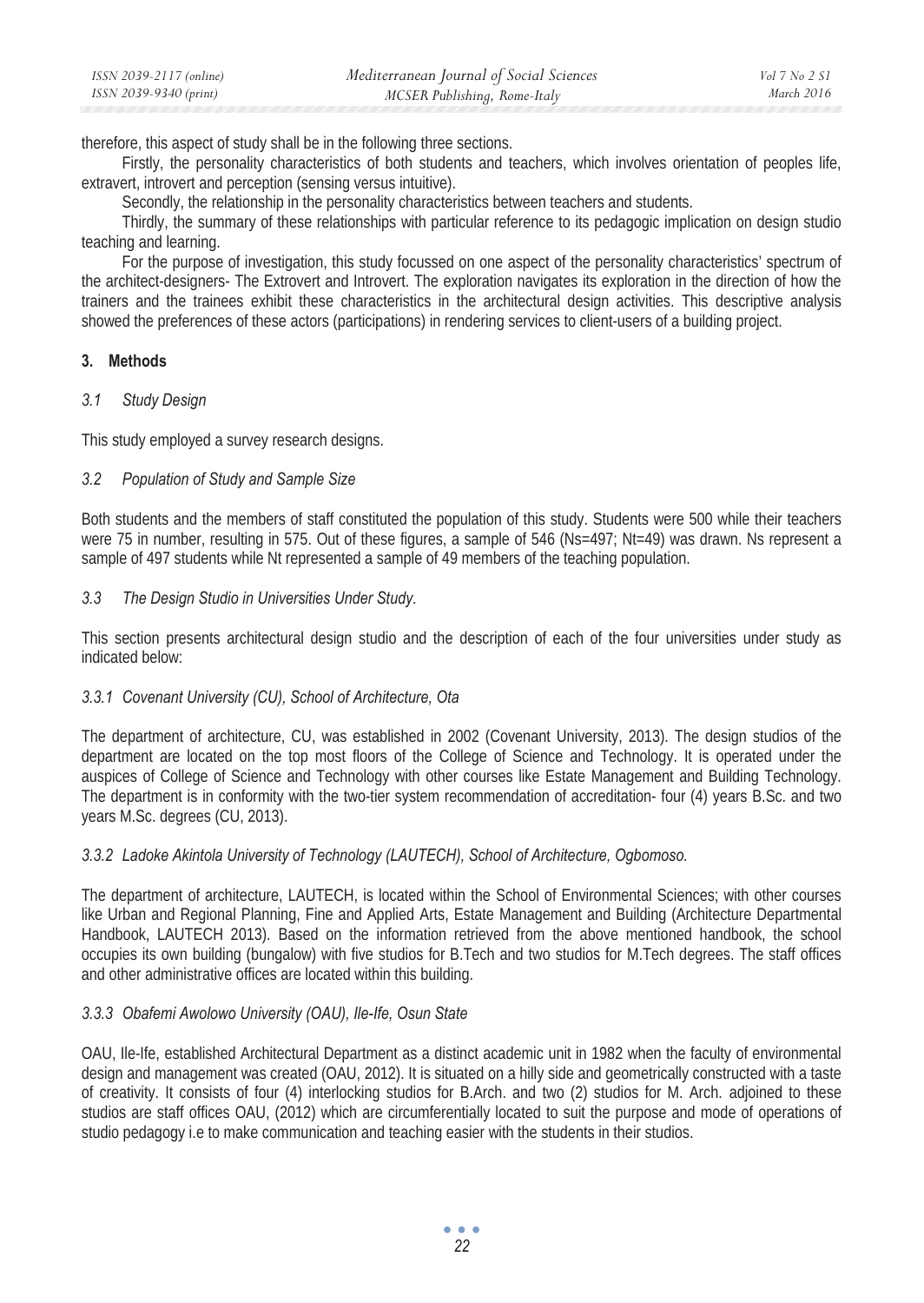# *3.3.3.1 University of Lagos (UNILAG)*

Professor J.S Myers of the school of architecture, Minnesota started the school of architecture university of Lagos as one of the university projects (UNILAG, 2012). Academic programme commenced in 1971/1972 with the enrolment of eighteen (18) students for the B.Es programme. The first product of the masters' degree programme graduated in 1975/1976.

The school later metamorphosed the programme leading to the award of B.Es, B. Arch professional degree in architecture. Today, B.Es and M.Es degrees are awarded in conformity with the NIA/ARCON accreditation standards. Other programmes are run in parallel like the postgraduate Diploma executive and M.Es programmes (UNILAG, 2012).

#### *3.4 Research Techniques*

Multistage research technique was applied to select respondents from the population. The population was divided into four universities.

#### *3.5 Research Instrument*

Structured questionnaire was used to collect information from the sample (Ns=497; Nt=49), where Ns is number of respondent students and Nt is number of respondent Teachers. The questionnaire reflected the personality characteristics of architecture students as designed by the Myers-Briggs Type Indicator (MBTI; AAP, 1997-2009) (Myers, 1980). The Myers-Briggs personality assessment tool is based on four different measures, with each pole designated by descriptive word and a corresponding letter indicated below:

- i. Orientation to life: Extravert (E) versus Introvert (I)
- ii. Perception: Sensing (S) versus Intuitive (N)
- iii. Decision-making: Thinking (T) versus Feeling (F)
- iv. Attitude to outside world: Perceptive (P) versus Judgmental (J) (Myers, 1980).

#### *3.6 Limitation of study*

The generic outcome of indices in this study did not directly and individually measure the comparism of the participants responses weighed over the design content, form and expressions.

#### *3.7 Analysis of Objectives*

#### *3.7.1 Respondents as Students who 'Preferred acting first before Thinking and Reflection'*

Out of 525(100%) respondents, about 492(93.7%) declared their way of orientation to issues in architectural design studio. The rest 33 (6.3%) account for the missing values.

The results in Table 1 shows that the majority 252(51.2%) respondents as students like to act first before thinking and reflection over architectural design studio issues while only less than half 105 (21.4%). This suggests that for these particular samples of respondents in the selected schools, it simply means that respondents that like acting first before thinking and reflection were almost double in numbers than those that think and reflect first before acting.

**Table 1:** Cross Tabulation for Respondents as Students and Teachers '*who Like acting first before thinking and reflection'* 

| University                                                  | Like acting first before thinking and reflection |                                                              |           |                                                             |             |                                                               |         |               |
|-------------------------------------------------------------|--------------------------------------------------|--------------------------------------------------------------|-----------|-------------------------------------------------------------|-------------|---------------------------------------------------------------|---------|---------------|
|                                                             | <b>Respondents as Students</b>                   |                                                              |           | <b>Respondents as Teachers</b>                              |             |                                                               |         |               |
|                                                             | not like me                                      | very little like me                                          | like me   | a lot like me                                               | not like me | very little like me                                           | like me | a lot like me |
| <b>UNILAG</b>                                               | 14(12.6)                                         | 4(3.6)                                                       | 36(32.4)  | 20(18.0)                                                    | 12(66.7)    | 3(16.7)                                                       | 2(11.1) | 1(5.6)        |
| 0.A.U                                                       | 17(13.8)                                         | 18(14.6)                                                     | 43(35.0)  | 14(11.4)                                                    | 7(70.0)     | 2(20.0)                                                       | 0(.0)   | 0(.0)         |
| ICU                                                         | 1(.8)                                            | 8(6.2)                                                       | 56(43.4)  | 24(18.6)                                                    | 4(44.4)     | 2(22.2)                                                       | 2(22.2) | 1(11.1)       |
| LAUTECH                                                     | 19(14.7)                                         | 24(18.6)                                                     | 42(32.6)  | 17(13.2)                                                    | 5(41.7)     | 1(8.3)                                                        | 3(25.0) | 0(.0)         |
| Total                                                       | 51(10.4)                                         | 54(11.0)                                                     | 177(36.0) | 75(15.2)                                                    | 28(57.1)    | 8(16.3)                                                       | 7(14.3) | 2(4.1)        |
| <b>Introverted Personality</b><br>Characteristics=105(21.4) |                                                  | <b>Extraverted Personality</b><br>Characteristics= 252(51.2) |           | <b>Introverted Personality</b><br>Characteristics= 36(73.4) |             | <b>Extraverted Personality</b><br>Characteristics=<br>9(22.5) |         |               |

*Figure in Bracket Presents Percentages, Number outside the Bracket represents Frequencies*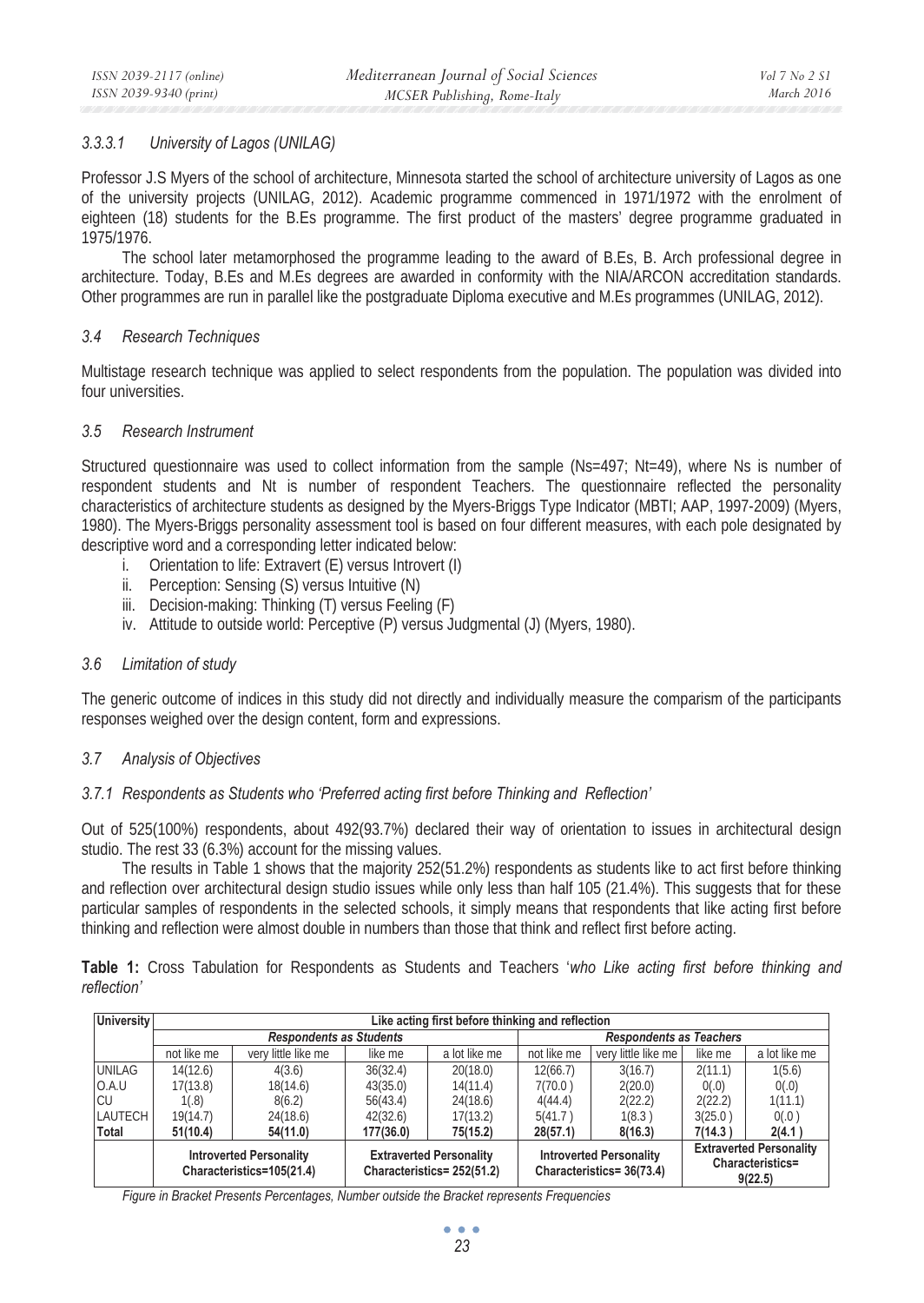| ISSN 2039-2117 (online) | Mediterranean Journal of Social Sciences | $Vol 7$ No 2 S1 |
|-------------------------|------------------------------------------|-----------------|
| ISSN 2039-9340 (print)  | MCSER Publishing, Rome-Italy             | March 2016      |

In other words, considering the statistics, the scores: mean  $(3.3476)$ , median  $(4)$  and mode  $(4.0)$  supported these assertions. This could be a direction on the pedagogical gap created as a result of (i) less awareness of the learners to place cognizance on their personal characteristics (ii) inappropriate application of personal characteristics (iii) teachers style of handling brief and project assignments, etc. of which may indirectly or directly affect the performance expectation in architectural design studio work.

#### *3.7.1.1 Implication for Teaching*

The architectural design studio pedagogic process requires thinking and reflection first before acting on a particular design idea. From the selected respondent samples, the findings indicated that a majority of the 252 respondents like acting first (extraverted =  $51.2\%$ ) before thinking and reflection while less respondents 105 (introverted =  $21.4\%$ ) did not; out of the 492 respondents, the rest accounts for the respondents with indecision. The implication for teaching calls for teachers to strategize their instructional strategies to cater for learners in the other category. It is generic at initial stage of architectural design studio process, thinking and reflection precedes acting on any particular issue. Therefore, the pedagogical predilection could incorporate design exercises that involve design thinking at initial stage. Although, this may favour respondents who like to think and reflect first before acting. At problem identification and definition stage, this result suggests that both thinking and reflecting are relevant to properly establish objective goal in any experiential project. Architectural education as a learning-by-doing practice, also involve acting (or action), so, in between initiation stage of design process and action stage, there is a great need at some critical points to act on some design decisions.

The strongest personality characteristics was '*Like acting first before reflection and thinking'* which was identified with extraverted characteristics with the highest mean value of 3.3476 and mean attributed scores of 329.4 (TAS=1647) while the least introverted characteristics of mean attributed cores 294 (TAS=1470, tables 7.1.4 and 7.1.8) was preference for outer world of activities. The mean scores across the selected schools for the 5-tested personality characteristics were: 3.3476, 3.1408, 2.7947, 2.8529, and 2.9697 respectively.

These inferences are simply attributed to the (i) thinking ability of architect (ii) reflection ability (iii) acting or active Orientation.

| <b>Measures of Central</b><br><b>Tendency</b> | Like acting first<br>before thinking<br>and Reflection | Feel deprived<br>when cut off from<br>interaction | Motivated by<br>outside world | Usually Open and Enjoy wide variety<br>and Changing<br>Relationship | Outer World of<br><b>Activities to One-to-</b><br><b>One Communications</b> |
|-----------------------------------------------|--------------------------------------------------------|---------------------------------------------------|-------------------------------|---------------------------------------------------------------------|-----------------------------------------------------------------------------|
| Frequency                                     | 492                                                    | 497                                               | 492                           | 476                                                                 | 495                                                                         |
| Mean                                          | 3.3476                                                 | 3.1408                                            | 2.7947                        | 2.8529                                                              | 2.9697                                                                      |
| Median                                        | 4.0000                                                 | 3.0000                                            | 3.0000                        | 3.0000                                                              | 3.0000                                                                      |
| Mode                                          | 4.00                                                   | 4.00                                              | 3.00                          | 3.00                                                                | 2.00                                                                        |
| Sum Attributed Scores(TAS)                    | 1647.00                                                | 1561.00                                           | 1375.00                       | 1358.00                                                             | 1470.00                                                                     |
| <b>Mean Attributed Scores</b>                 | 329.4                                                  | 312.2                                             | 275                           | 271.6                                                               | 294                                                                         |

**Table 2:** Personality Characteristics and Measures of Central Tendency

From Table 3, out of 100% valid responses, 33% indicated like me, 10.5 % a lot like me(sum of 43.5%), and 10.3% not like me and 19.3% very little like me(sum of 29.6%).

Therefore, the ratio of the respondents that feel deprived when cut off from interaction to the one who do not is 43.5: 29.6(1.5:1 approx.). Generally in these selected schools, it suggests that those that regularly require an amount of 'private time' to recharge batteries were less by 29.6% (introverted), those who like interaction with outside world were more by 43.5%(extraverted), while 22% were of neutral opinion. The scores mean (3.14), median (3.00) and mode (4.00) supported these findings.

| Table 3: Cross Tabulation for Respondents as Students who 'Feel deprived when cut off from interraction' |  |  |  |
|----------------------------------------------------------------------------------------------------------|--|--|--|
|----------------------------------------------------------------------------------------------------------|--|--|--|

| <b>University</b>                                                                                                    | Feel deprived when cut off from interaction |                     |                  |           |               | Total      |
|----------------------------------------------------------------------------------------------------------------------|---------------------------------------------|---------------------|------------------|-----------|---------------|------------|
|                                                                                                                      | not like me                                 | very little like me | a little like me | like me   | a lot like me |            |
| <b>UNILAG</b>                                                                                                        | 1(.9)                                       | 19(16.7)            | 42(36.8)         | 42(36.8)  | 10(8.8)       | 114(100.0) |
| O.A.U                                                                                                                | 20(16.0)                                    | 35(28.0)            | 18(14.4)         | 40(32.0)  | 12(9.6)       | 125(100.0) |
| ICU                                                                                                                  | 10(7.8)                                     | 15(11.6)            | 39(30.2)         | 44(34.1)  | 21(16.3)      | 129(100.0) |
| LAUTECH                                                                                                              | 20(15.5)                                    | 27(20.9)            | 35(27.1)         | 38(29.5)  | 9(7.0)        | 129(100.0) |
| Total                                                                                                                | 51(10.3)                                    | 96(19.3)            | 134(27.0)        | 164(33.0) | 52(10.5)      | 497(100.0) |
| Introverted Personality Characteristics=147(29.6) Undecided (27.0) Extraverted Personality Characteristics=216(43.5) |                                             |                     |                  |           |               |            |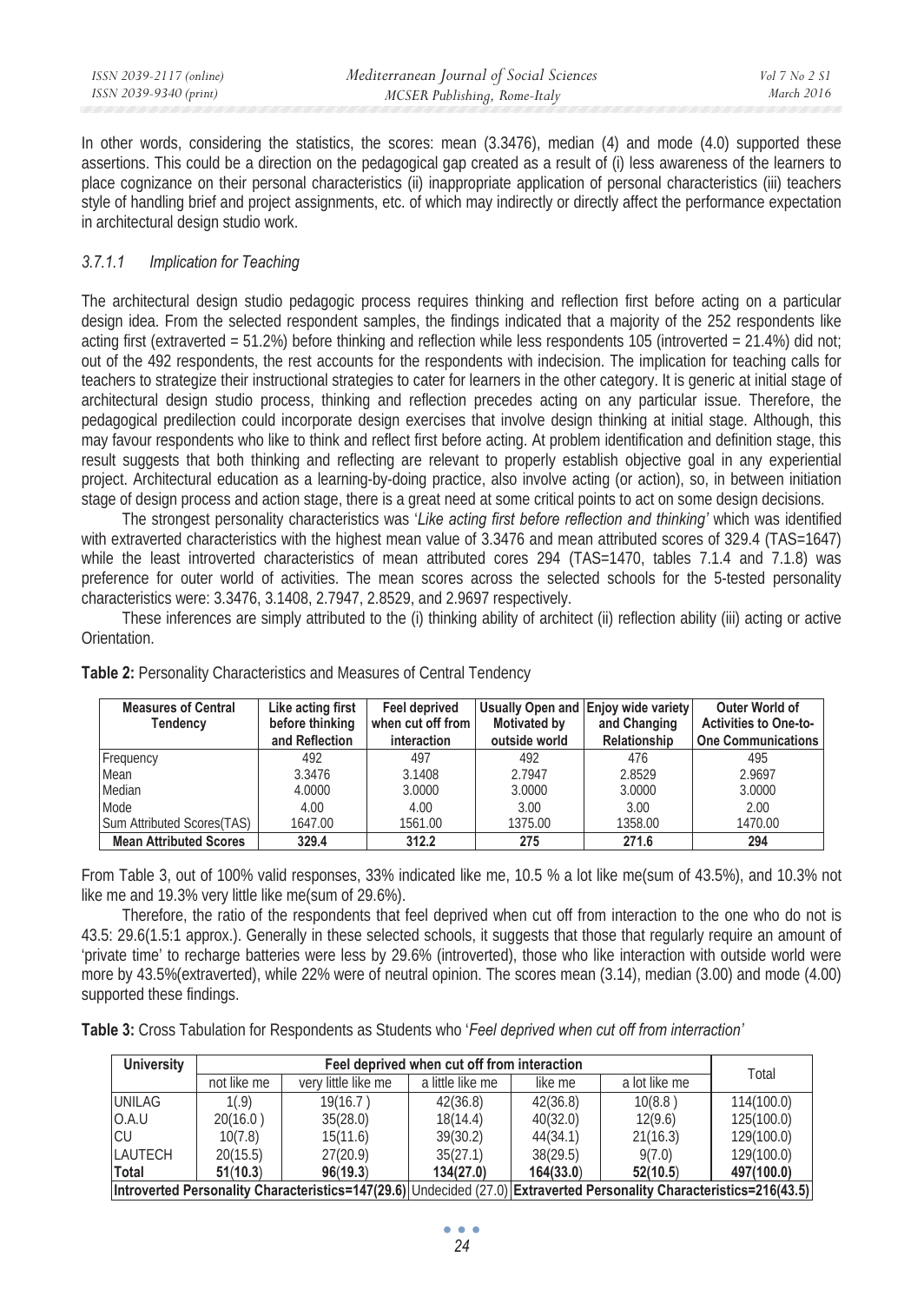| ISSN 2039-2117 (online) | Mediterranean Journal of Social Sciences | Vol 7 No 2 S1     |
|-------------------------|------------------------------------------|-------------------|
| ISSN 2039-9340 (print)  | MCSER Publishing, Rome-Italy             | <i>March 2016</i> |

Therefore, the personal characteristics in these samples emphasized more innate preference for drawing synergy from outward energy (orientation). This suggest possibly boredom experience from long hours of sitting down, late nights keeping and other associated sub-components impart of design studio culture. This could also indicate a pedagogic direction why some design studios are *deserted* without prompt attendance to its restoration.

By these enquiries and resulted findings, the pedagogues (teachers) and other stakeholders need to innovate the design studio culture by revisiting the policies and curriculum context relevance. The architectural design studio can be made an interesting experience to the users, thereby recreating studio to the conduciveness of learners.

# 3.7.1.2 *Lump Frequency Chart for Students 'Who are usually open and motivated by Outside World'*

From Table 4 below, 30.7% respondents were usually open and motivated by outside world, while 40.1 % are usually motivated internally, in order words, their mind is closed to outside world. The latter category solely depends on their intuitions, imaginations; expressions and rose-coloured fantasies. This indicates that generally across the four selected schools, more respondents had in their personality characteristics, the abilities to work within the dictates of their minds not minding the world around them. But on the individual school basis, this result shows various affinity degrees of the respondents in each school of the personality characteristics to be or to not be usually open and motivated by outside world.

**Table 4:** Lump Frequency Chart for Respondents Students 'Who are usually open and motivated by Outside World'

|                     |            |      | Degree of Preference Frequency(per cent) Extraverted Characteristics(per cent) Introverted Characteristics (per cent) |
|---------------------|------------|------|-----------------------------------------------------------------------------------------------------------------------|
| not like me         | 89(18.1)   |      |                                                                                                                       |
| very little like me | 108(22.0)  |      |                                                                                                                       |
| a little like me    | 144(29.3)  |      |                                                                                                                       |
| like me             | 117(23.8)  | 30.7 | 40.1                                                                                                                  |
| a lot like me       | 34(6.9)    |      |                                                                                                                       |
| Total               | 492(100.0) |      |                                                                                                                       |

*Figure in Bracket Presents Percentages, Number outside the Bracket represents Frequencies* 

In Table 5, across the whole selected schools, more 197(40.1%) respondents as students had domineering instincts of introverted personality characteristics, O.A.U with the strongest likelihoods of 23(18.4%), 47(37.6%) respectively. While less respondents 151(30.7%) with extraverted personality characteristics of 'being usually open and motivated by Outside World' was recorded in LAUTECH School of architecture with its strongest likelihoods of 48(37.5%),11(8.6%) respectively.

**Table 5:** Cross Tabulation of Respondent Students 'Who are usually open and motivated by Outside World'

| <b>University</b>                                 |             | Usually Open and Motivated by outside world people and things |                  |                                                          |               |            |
|---------------------------------------------------|-------------|---------------------------------------------------------------|------------------|----------------------------------------------------------|---------------|------------|
|                                                   | not like me | very little like me                                           | a little like me | like me                                                  | a lot like me |            |
| UNILAG                                            | 38(34.2)    | 23(20.7)                                                      | 22(19.8)         | 22(19.8)                                                 | 6(5.4)        | 111(100.0) |
| O.A.U                                             | 23(18.4)    | 47(37.6)                                                      | 24(19.2)         | 25(20.0)                                                 | 6(4.8)        | 125(100.0) |
| ICU                                               | 21(16.4)    | 11(8.6)                                                       | 63(49.2)         | 22(17.2)                                                 | 11(8.6)       | 128(100.0) |
| LAUTECH                                           | 7(5.5)      | 27(21.1)                                                      | 35(27.3)         | 48(37.5)                                                 | 11(8.6)       | 128(100.0) |
| Total                                             | 89(18.1)    | 108(22.0)                                                     | 144(29.3)        | 117(23.8)                                                | 34(6.9)       | 492(100.0) |
| Introverted Personality Characteristics=197(40.1) |             | Undecided                                                     |                  | <b>Extraverted Personality Characteristics=151(30.7)</b> |               |            |

Figure in Bracket Presents Percentages, Number outside the Bracket represents Frequencies

#### *3.7.1.3 Implication for Pedagogical Instruction and Mentoring*

Pedagogical instruction and mentoring requires that teachers should develop different ways of delivering balance teaching for different categories of students. In this particular design studio set up, there would be emergent needs to reorganize the design studio setting, programming of activities and curriculum development. In a situation where there were more who are usually motivated internally, hidden curriculum aspects like field trips, workshops, brainstorming and group works can be instituted within the studio programmes.

Teachers should strive to provide a variety of learning experiences, such that at one point or another each learning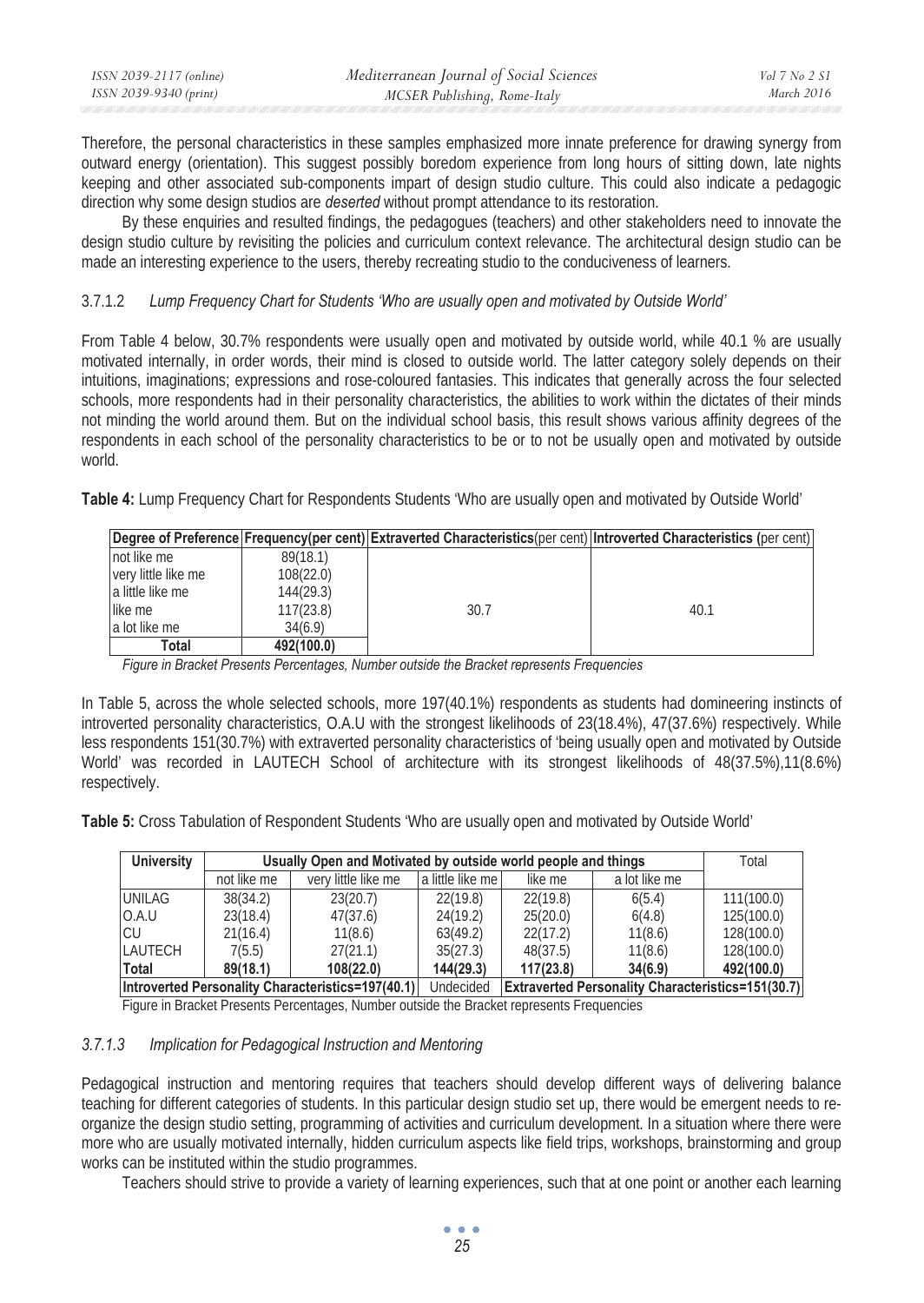style is addressed along with the personality characteristics. When more introverted respondent characteristic was 40.1 % of *'not being usually opened and motivated by outside world*'; it is a pointer that the architectural design studio teachers and stakeholders needs to restructure their instructional guides and tools (instructional shift). Studio teachers may need to incorporate certain instructional diets, guidelines and strategies which will stimulate response from this category of respondents in order to be inspired by the outside world.

**Table 6:** Cross Tabulation for Respondent Students who *'Enjoy wide variety and Changing Relationship'*

| <b>University</b>                                   |             | Enjoy wide variety and Changing Relationship |                  |                                                          |               |            |
|-----------------------------------------------------|-------------|----------------------------------------------|------------------|----------------------------------------------------------|---------------|------------|
|                                                     | not like me | very little like me                          | a little like me | like me                                                  | a lot like me | Total      |
| UNILAG                                              | 15(14.7)    | 17(16.7)                                     | 38(37.3)         | 20(19.6)                                                 | 12(11.8)      | 102(100.0) |
| O.A.U                                               | 16(13.3)    | 37(30.8)                                     | 35(29.2)         | 20(16.7)                                                 | 12(10.0)      | 120(100.0) |
| CU                                                  | 19(14.8)    | 10(7.8)                                      | 34(26.6)         | 44(34.4)                                                 | 21(16.4)      | 128(100.0) |
| LAUTECH                                             | 39(31.0)    | 45(35.7)                                     | 14(11.1)         | 22(17.5)                                                 | 6(4.8)        | 126(100.0) |
| Total                                               | 89(18.7)    | 109(22.9)                                    | 121(25.4)        | 106(22.3)                                                | 51(10.7)      | 476(100.0) |
| Introverted Personality Characteristics = 198(41.6) |             | <b>Undecided</b>                             |                  | <b>Extraverted Personality Characteristics =157(33%)</b> |               |            |

Figure in Bracket Presents Percentages, Number outside the Bracket represents Frequencies

The results will help to ginger creativities in their design works and prevent boredom and desertedness from studio. Such instructional shift and methods will help to tap inspiration from outside world. All Stakeholders alike need to look into the issues on curriculum innovation, reformation and sustainability. In this same vein, certain vocational subjects (VTE) and courses may need to be introduced to diet the curriculum and programme.

In another sense, the systematic-design process needs to be revisited from initiation to action stage of design project development, feedback process and assessment methods. In this case, students' design will no longer be dominated by their own thoughts, imaginations, and unworkable fantasies. For Teachers are obliged to mould their thoughts by supervision, mentoring, crits and assessments.

It indicates that only few 'enjoyed wide variety and changing relationship'. This could be attributed to the camaraderie habitués of design studio culture. The occurrence may be as a result of having constant relationship with only architecture students, seeing the same set of people with the same genres, language, attitudes and struggle patterns and colour every day.

# *3.7.1.4 Pedagogical Implication and Paradigm Shift*

Architectural design studio teachers need to re-organize design studio setting in a way to make the students interact with other students by having inter school/faculty exchange programmes with other students with various orientation, perception, pedagogic inclination, predilections, socio-cultural backgrounds, and learning environments.

In this result, there was a strong predilection for most respondents 198(41.6%) who reject wide variety and Changing Relationship among peers in architecture schools and outside the school. The unpleasant experiences here could result to anti-social, rigid, bad temperament, low self esteem, loss of interest and deviant behaviors all against career pursuit, and future aspiration. Such students would find it difficult to relate with peers while in schools and more difficult to rapport with clients if they eventually graduates from school of architecture.

The architectural design studio teaching, crits, jury and studio instructional process requires that teachers should relate to students by one-to-one communication. The teachers move from one table to another checking each stage of design project. Although, there are stages in which lectures and seminars are given in order to prepare students for the design studio activities. This could be done at the beginning of a design project to allow students understand the purpose (aim, objectives and target goal) of the assigned project.

In the above statistics, the respondents indicated 36.8% preference for one-to-one communication with while 38.4% signified preference for outer world of activities. The preferences were almost equal in percentage, with extraverted (36.8%) and introverted (38.4%) respectively.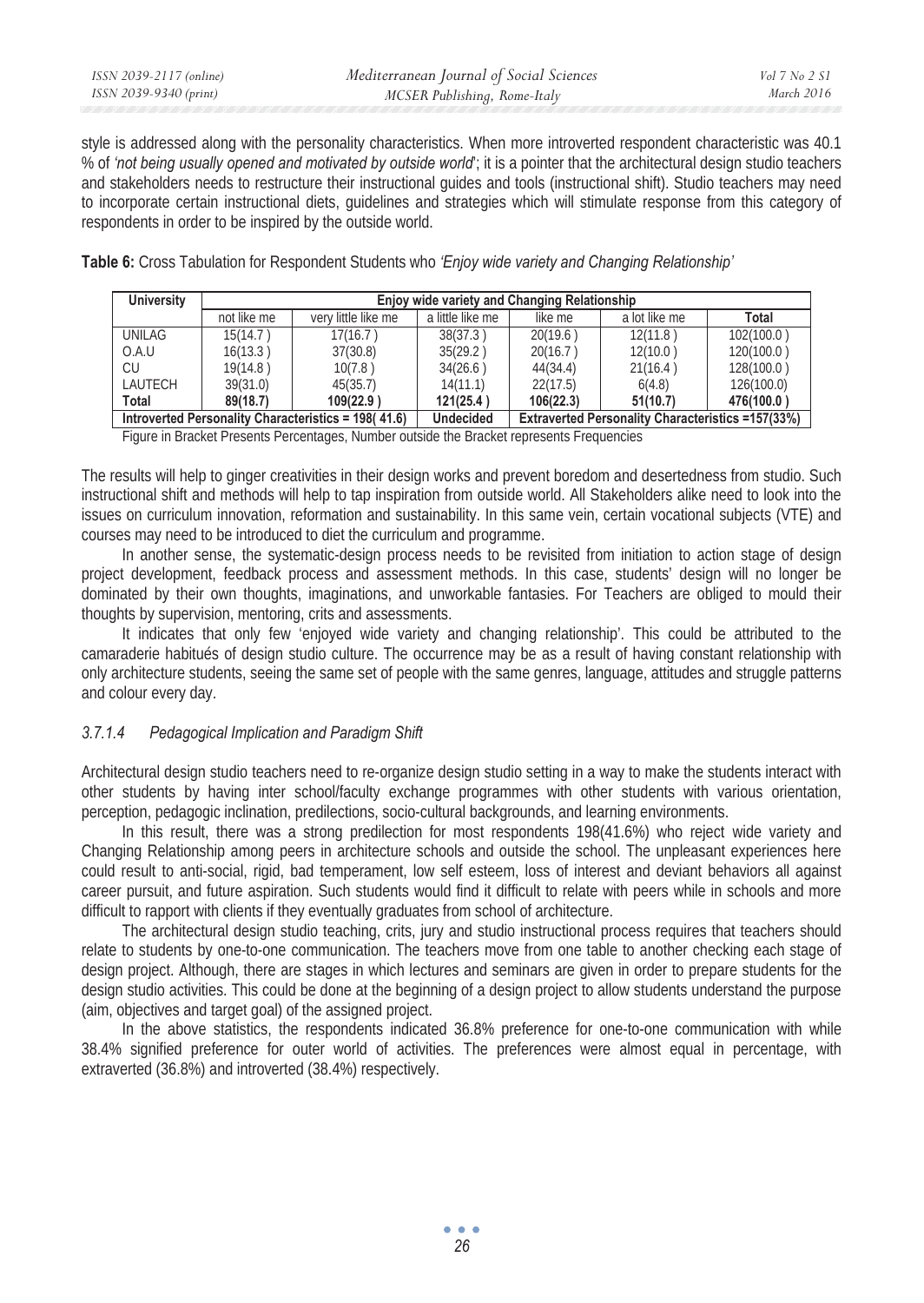|                                                              |             | Prefer outer World of Activities to One-to-One Communications |                  |                                                          |               |            |
|--------------------------------------------------------------|-------------|---------------------------------------------------------------|------------------|----------------------------------------------------------|---------------|------------|
| <b>University</b>                                            | not like me | very little like me                                           | a little like me | like me                                                  | a lot like me |            |
| <b>UNILAG</b>                                                | 13(11.4)    | 19(16.7)                                                      | 28(24.6)         | 34(29.8)                                                 | 20(17.5)      | 114(100.0) |
| O.A.U                                                        | 11(8.9)     | 24(19.4)                                                      | 42(33.9)         | 39(31.5)                                                 | 8(6.5)        | 124(100.0) |
| ICU                                                          | 12(9.4)     | 39(30.5)                                                      | 34(26.6)         | 37(28.9)                                                 | 6(4.7)        | 128(100.0) |
| LAUTECH                                                      | 19(14.7)    | 53(41.1)                                                      | 19(14.7)         | 24(18.6)                                                 | 14(10.9)      | 129(100.0) |
| <b>Total</b>                                                 | 55(11.1)    | 135(27.3)                                                     | 123(24.8)        | 134(27.1)                                                | 48(9.7)       | 495(100.0) |
| Introverted Personality Characteristics =190(38.4) Undecided |             |                                                               |                  | <b>Extraverted Personality Characteristics=182(36.8)</b> |               |            |

**Table 7:** Frequency Chart for Students who 'prefer outer World of Activities to One-to-One Communications'

Figure in Bracket Presents Percentages, Number outside the Bracket represents Frequencies

#### *3.7.1.5 Implication for Teaching and Learning*

The respondents that liked outer world of activities as weighed over those that prefer one-to-one communication; the ratio is 36.8: 38.4. It suggests that those that preferred on-to-one communication as required in architectural design studio were a little bit more in numbers than those that preferred outer world of activities. The implication for teaching is simply competitive. It requires that the architectural design studio teachers, instructors and mentors needs to take care of the close demands on both sides.

By re-organizing their studio settings, styles of teaching and other motivational strategies, therefore, further enquiries needs to be made on how design studio can be made more interesting by spicing the studio teaching techniques employed in one-to-one communication with pedagogic diets of world of activities. This could mean that oneto-one communication can be mixed with motivational stories, group discussion, field trips, and demonstrations by means of visual aids.

While respondents that prefer outer world of activities can be assisted to enjoy one-to-one communication by involving them in personal projects that will engage them in having personal contacts with supervisors and mentors regularly. To achieve this, such group of students can deliberately strategized into working groups involved in field trips, construction site works and public lectures.

#### 3.8 *Respondents as Students 'who feel Deprived when cut off from Interaction with the* Outside World'

From Table 8, the lump sum (total) of extraverted characteristics is 43.5% of those who feel deprived when cut off from Interaction with the outside World. But the personality characteristic was stronger in Covenant University 65(50.4) and less in Ladoke Akintola University of Technology schools of architecture, LAUTECH 47(36.5). For introverted characteristics, the lump sum (total) is 29.6 % (Table 8). The personality traits or a characteristic in this regard was stronger in O.A.U, Ile-Ife 55(44) with 11.0% out of the total respondents (29.6%) respondents' characteristics. It was least in University of Lagos 20(17.6).

**Table 8:** Frequency Tabulation across Four (4) Selected Schools for Respondents as Students 'Who feel Deprived when cut off from Interaction with the outside World'

|                | University Frequency (per cent) for Extraverted Characteristics   Frequency(per cent) For Introverted Characteristics |           |
|----------------|-----------------------------------------------------------------------------------------------------------------------|-----------|
| UNILAG         | 52(45.6)                                                                                                              | 20(17.6)  |
| IO.A.U         | 52(41.6)                                                                                                              | 55(44)    |
| <b>ICU</b>     | 65(50.4)                                                                                                              | 25(19.4)  |
| <b>LAUTECH</b> | 47(36.5)                                                                                                              | 47(36.4)  |
| Total          | 216(43.5)                                                                                                             | 147(29.6) |

Figure in Bracket Presents Percentages, Number outside the Bracket represents Frequencies

Chi-Square Tests: Pearson Chi-Square:46.570(a) values; df=12; Asymp.Significance (2-sided)=.000,Likelihood Ratio: 53.025 values; df=12; Asymp. Significance (2-sided)=.000

Linear-by-Linear Association: 3.131 values; df=1; Asymp. Significance (2-sided)=.077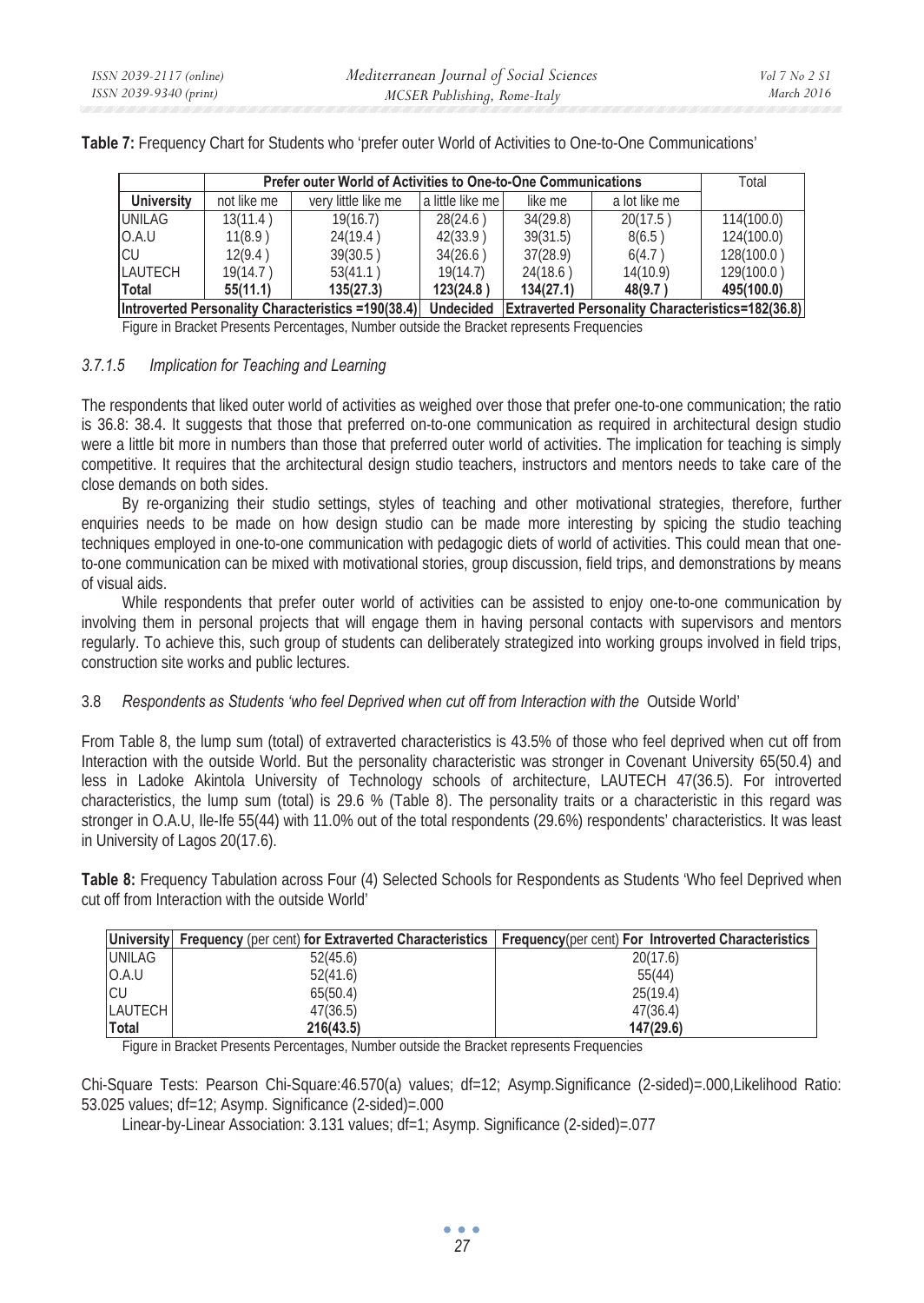#### *3.8.1 Implication for Teaching and Learning*

The fact that students majoring in a given discipline (like architecture) are more likely to have a particular personality characteristic which may be popular to teachers and practitioners. The advantage of a particular characteristic at one stage of architectural design process may be a disadvantage in another stage of design.

For instance, in O.A.U, where the introverted characteristic was highest 55(44%), it indicates that in such school of architecture, the students require an amount of private time to recharge their batteries. Such students are not offended when shielded from interaction with outside world. In fact the cream of these students are likely to be found in libraries and other secluded places and having their best time to gather momentum for tests, meeting deadlines and enjoy a life of privacy by doing their studio works in the hostels rather than architectural design studio. But it is disadvantageous and possibly a contributing factor to '*deserted studio'* menace in most schools.

In another sense, in UNILAG where the introverted characteristics was as low as 20(17.6%), there is tendency towards extravertedness 52(45.6%), where architecture students in this school would feel deprived when design studio activities cut them off from the outside world.

There is something to Phaethon in this case, the cultural environment, the location of the school and accessibility to social connections like the neighborhood facilities.

For O.A.U, the social environment within may be described as good for intra-social activities, but for the external context, the hustling and bustling at O.A.U neighborhoods is low. When compared to UNILAG, there is always an attractive pull from the metropolis, where the students will have to leave the campus for one engagement or the other. This is not so in O.A.U, the pull to interact with the outside world may be described as dull and uninteresting to the students by virtue of location and socio-cultural values.

Therefore, the pedagogy at O.A.U, Ile-Ife may need to improvise their curriculum with outing programmes that can edify students' knowledge in terms of knowing places of interests, learning new ideas, and relating to variety of people of different backgrounds, as it pertain to architectural education and experiences. Nutrients can be added to the curriculum by dieting it with extracurricular activities like excursions, workshop practice, site visits, and tour to places of architectural interest and significance. In this case, the town and gown programme may be included in their curriculum and schedules of the school.

#### *3.8.2 Teachers' Orientation to Life: Extravert (e) versus Introvert (i)*

Respondents' orientation to life in architectural design studio may vary from one individual to another. For respondent teachers, the inclination to design studio is an important point for discussion.

| University                               |             | Total               |                  |                                                   |               |                      |  |
|------------------------------------------|-------------|---------------------|------------------|---------------------------------------------------|---------------|----------------------|--|
|                                          | not like me | very little like me | a little like me | like me                                           | a lot like me |                      |  |
| <b>CU</b>                                | 12(66.7)    | 3(16.7)             | 0(.0)            | 2(11.1)                                           | 1(5.6)        | 18(100.0             |  |
| LAUTECH                                  | 7(70.0)     | 2(20.0)             | 1(10.0)          | 0(.0)                                             | 0(.0)         | 10(100.0)            |  |
| <b>OAU</b>                               | 4(44.4)     | 2(22.2)             | 0(.0)            | 2(22.2)                                           | 1(11.1)       | 9(100.0)             |  |
| <b>UNILAG</b>                            | 5(41.7)     | 1(8.3)              | 3(25.0)          | 3(25.0)                                           | 0(.0)         | 12(100.0)            |  |
| Total                                    | 28(57.1)    | 8(16.3)             | 4(8.2)           | 7(14.3)                                           | 2(4.1)        | 49(100.0)            |  |
| Introverted Personality Characteristics= |             |                     | Undecided        | <b>Extraverted Personality Characteristics. =</b> |               |                      |  |
| 36 Respondents (73.4)                    |             |                     |                  |                                                   |               | 9 Respondents (22.5) |  |

**Table 9:** Tabulation of Respondents who *'like acting first think &reflect later'* 

*Figure in Bracket Presents Percentages, Number outside the Bracket represents Frequencies* 

Among the reasons for deserted studios, as pointed out some years a go by Rapoport's analytical model Adeyemi, (2000) was basically on the instructional techniques of design studio teachers. This rested on the teachers' orientation to the total life experience in the design studio; some of the reasons correctly outlined were that: (a) Programmes handed out by architectural design studio teachers have been uninteresting, irrelevant, sometimes nonsensical, showing an artificial origin and lack of care and imagination in preparation (b) the student has not known where to start or how to progress (c) he has not known how to judge what he has done (self- criticism) etc.

It is the design studio teacher's primary role to handle the programmes with sensible, interesting, relevant and imaginative techniques and pedagogic principles. The style in which a teacher employs in controlling these factors depicts his orientation and personality characteristics. In this section, the personality characteristics considered in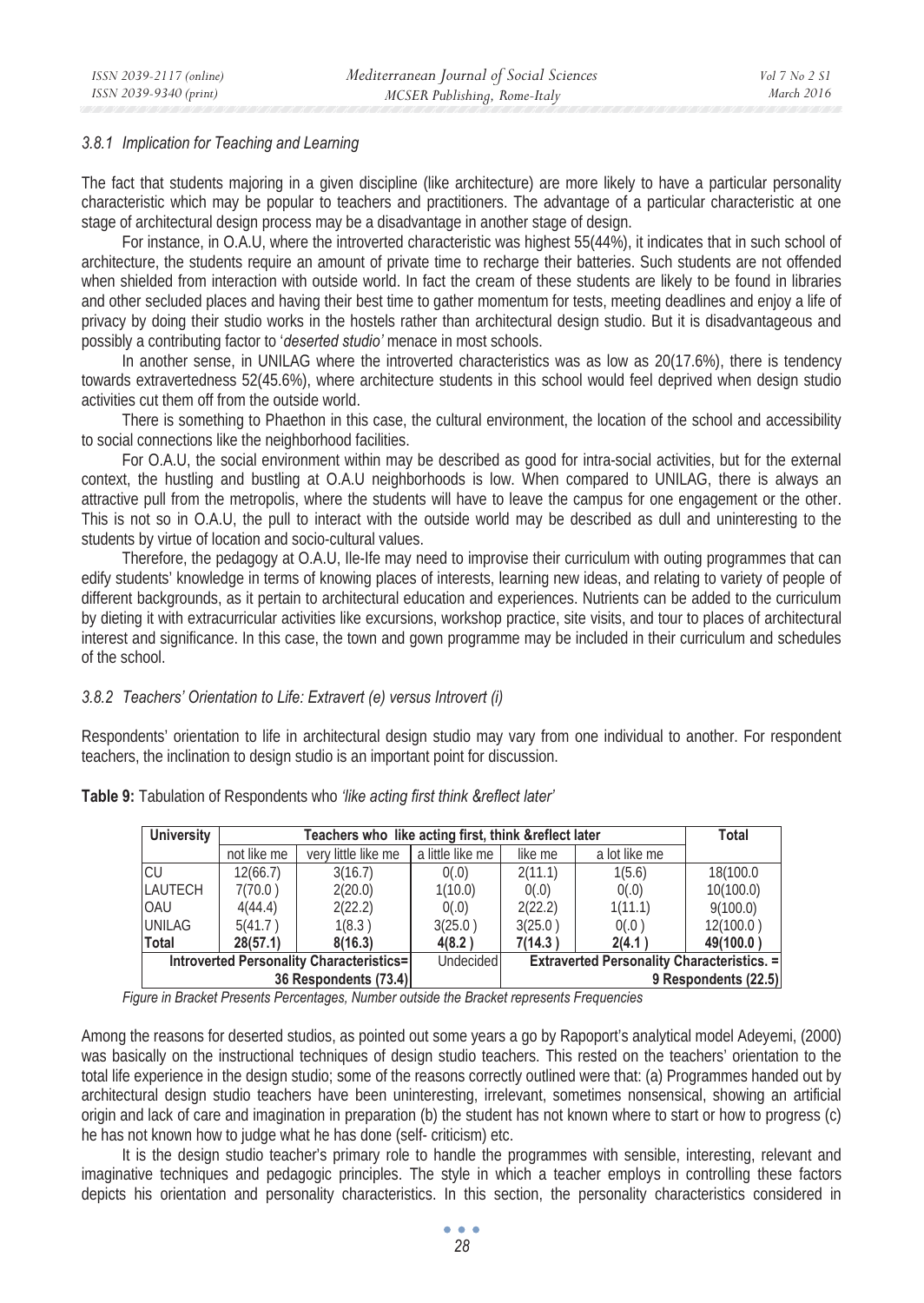| ISSN 2039-2117 (online) | Mediterranean Journal of Social Sciences | Vol 7 No 2 SI |
|-------------------------|------------------------------------------|---------------|
| ISSN 2039-9340 (print)  | MCSER Publishing, Rome-Italy             | March 2016    |

respondents (teachers) orientation to design studio in this section are extroverted and introverted characteristics. The essence of the key questions asked was to elicit responses from the respondents as teacher and later find out if there is any relationship between the orientation of the two sets of respondents (staff and students).

### *3.9 Respondents as Teachers 'Who Like Acting First before Thinking and Reflection'*

From Table 9, there was less number 9(22.5%) of respondents as teachers who like acting first, think and reflect later than those who think and reflect before acting 36(73.4%). It implies that generally across the selected schools, the respondents as staff liked thinking and reflecting first.

This result suggested that in design studio processes of organizing studio setting, handing over of design studio briefs, design instructional guidelines and tenets of instructions to the architectural design studio students; the teachers first think, reflect and acting later. This is in line with fundamental principles of architectural design studio process: order, arrangement, eurhythmy, symmetry, economy and propriety (Stein and Spreckelmeyer, 1999).

| University     | Teachers who feel deprived when cut off from Interaction from outside world |                       |                  |          |                                                    |           |  |  |  |  |
|----------------|-----------------------------------------------------------------------------|-----------------------|------------------|----------|----------------------------------------------------|-----------|--|--|--|--|
|                | not like me                                                                 | very little like me   | a little like me | like me  | a lot like me                                      |           |  |  |  |  |
| CU             | 1(5.6)                                                                      | 2(11.1)               | 0(.0)            | 8(44.4)  | 7(38.9)                                            | 18(100.0) |  |  |  |  |
| <b>LAUTECH</b> | 2(20.0)                                                                     | 1(10.0)               | 1(10.0)          | 6(60.0)  | 0(.0)                                              | 10(100.0) |  |  |  |  |
| <b>OAU</b>     | 1(11.1)                                                                     | 1(11.1)               | 2(22.2)          | 3(33.3)  | 2(22.2)                                            | 9(100.0)  |  |  |  |  |
| <b>UNILAG</b>  | 2(16.7)                                                                     | 2(16.7)               | 3(25.0)          | 4(33.3)  | 1(8.3)                                             | 12(100.0) |  |  |  |  |
| Total          | 6(12.2)                                                                     | 6(12.2)               | 6(12.2)          | 21(42.9) | 10(20.4)                                           | 49(100.0) |  |  |  |  |
|                | Introverted Personality Characteristics=                                    |                       |                  |          | Undecided Extraverted Personality Characteristics= |           |  |  |  |  |
|                |                                                                             | 12 Respondents (24.4) |                  |          | 31 Respondents (63.3)                              |           |  |  |  |  |

**Table 10:** Frequency Chart for Teachers who 'feel deprived when cut off from Interaction'

When design studio teachers played the role as facilitators of design studio programmes, it will be a denial to organize studios in a manner that the studio instructors would be cut off from the design procedures. Since it is a systematic process, a facilitator is expected to engage all participants (students) in the activities to bring out design potentials in the participants. The design potentials' inhibition can result if the facilitators or the participants are side lined from useful activities.



**Figure 1:** Bar Chart for Teachers who 'feel deprived when cut off from interaction'

In the Table 11, most teachers 28(57.1%) in the selected schools had extraverted personalities while a few 11(22.5%) had introverted traits. In this case, it means that most of them are prone to being usually open to and motivated by world of people and things, in essence, their reactions to design studio teachings and instructions would likely be influenced by external world.

*Figure in Bracket Presents Percentages, Number outside the Bracket represents Frequencies*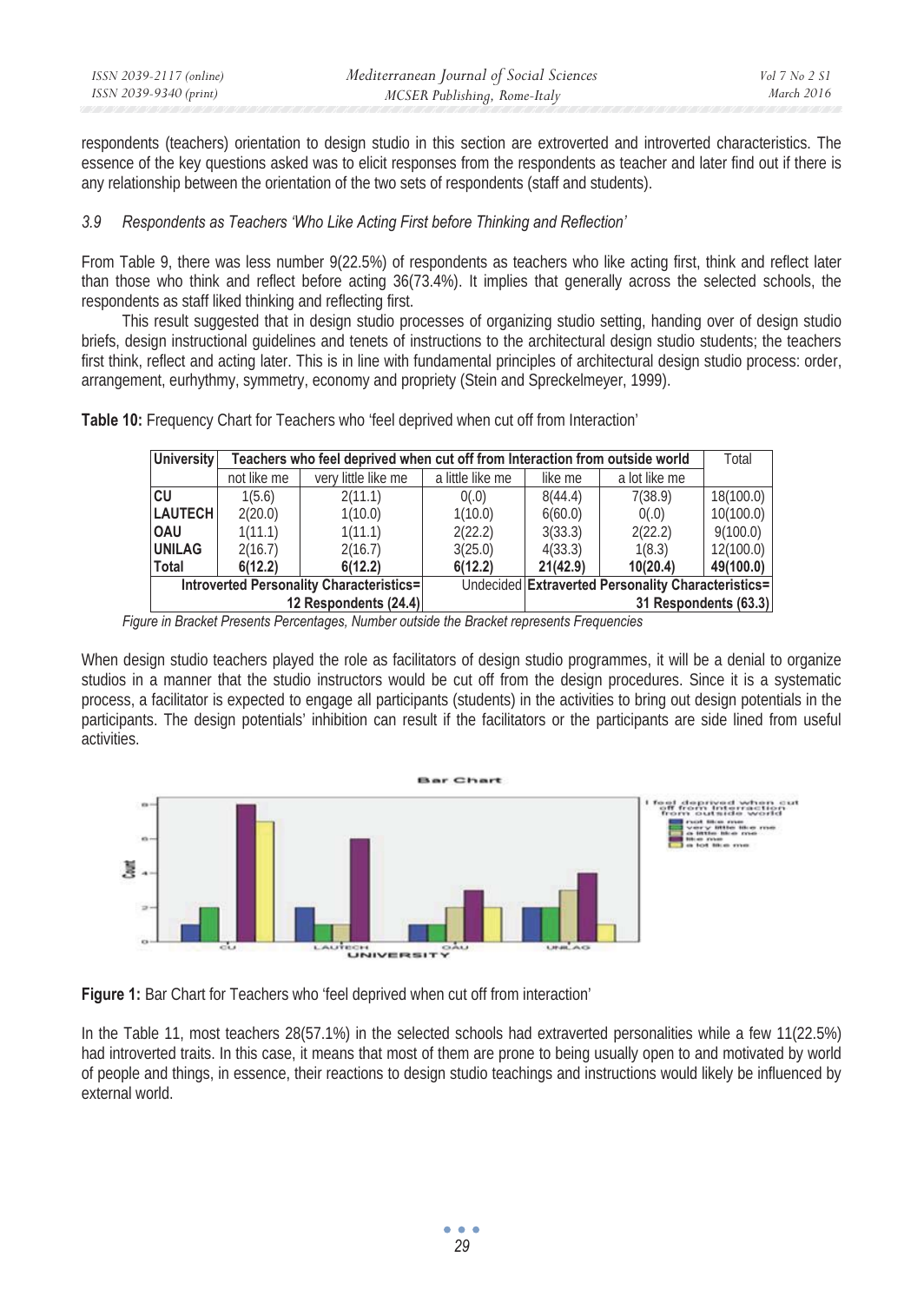|                                          | University Teachers who are usually Open and Motivated by outside world of people and things |                       |                  |          |                                                    |           |  |  |  |
|------------------------------------------|----------------------------------------------------------------------------------------------|-----------------------|------------------|----------|----------------------------------------------------|-----------|--|--|--|
|                                          | not like me                                                                                  | very little like me   | a little like me | like me  | a lot like me                                      |           |  |  |  |
| lcu                                      | 1(5.6)                                                                                       | 2(11.1)               | 0(.0)            | 8(44.4)  | 7(38.9)                                            | 18(100.0) |  |  |  |
| <b>LAUTECH</b>                           | 2(20.0)                                                                                      | 0(.0)                 | 4(40.0)          | 4(40.0)  | 0(.0)                                              | 10(100.0) |  |  |  |
| <b>IOAU</b>                              | 0(.0)                                                                                        | 2(22.2)               | 1(11.1)          | 3(33.3)  | 3(33.3)                                            | 9(100.0)  |  |  |  |
| <b>UNILAG</b>                            | 1(8.3)                                                                                       | 3(25.0)               | 5(41.7)          | 2(16.7)  | 1(8.3)                                             | 12(100.0) |  |  |  |
| Total                                    | 4(8.2)                                                                                       | 7(14.3)               | 10(20.4)         | 17(34.7) | 11(22.4)                                           | 49(100.0) |  |  |  |
| Introverted Personality Characteristics= |                                                                                              |                       |                  |          | Undecided Extraverted Personality Characteristics= |           |  |  |  |
|                                          |                                                                                              | 11 Respondents (22.5) |                  |          | 28 Respondents (57.1)                              |           |  |  |  |

**Table 11:** Frequency Chart for Staffs who '*are usually open to and motivated by outside World of people and things'* 

 *Figure in Bracket Presents Percentages, Number outside the Bracket represents Frequencies* 

Such teachers would likely be inclined to *participatory revolutionary pedagogic practices (*Aderonmu, 2013; Aderonmu, Adeyemi and Amole, 2015); where the teachers engage the students in the users/clients interaction in the community participation of design decision making. While the other teachers may likely teach students to engage in design activities that does not give room for outer world of people and things. Such teachers may likely be engaged in pedagogic practice of *hidden curriculum revolutionary model (*Aderonmu, 2013); where teachers engaged students in design activities that involve intellectual and social moves. This allows shifting between analytic, synthetic, and evaluative modes of thinking in different sets of activities.

**Table 12:** Frequency Chart for Staffs who 'enjoy wide variety and change in people relationship'

| <b>University</b>    |                                          | Teachers who enjoy wide variety and Change in People's Relationship |                  |                                                 |               |                       |  |  |  |
|----------------------|------------------------------------------|---------------------------------------------------------------------|------------------|-------------------------------------------------|---------------|-----------------------|--|--|--|
|                      | not like me                              | very little like me                                                 | a little like me | like me                                         | a lot like me |                       |  |  |  |
| <b>CU</b>            | 1(5.6)                                   | 3(16.7)                                                             | 3(16.7)          | 6(33.3)                                         | 5(27.8)       | 18(100.0)             |  |  |  |
| <b>LAUTECH</b>       | 1(10.0)                                  | 0(.0)                                                               | 4(40.0)          | 5(50.0)                                         | 0(.0)         | 10(100.0)             |  |  |  |
| <b>OAU</b>           | 0(.0)                                    | 2(22.2)                                                             | 2(22.2)          | 4(44.4)                                         | 1(11.1)       | 9(100.0)              |  |  |  |
| <b>UNILAG</b>        | 1(8.3)                                   | 4(33.3)                                                             | 4(33.3)          | 2(16.7)                                         | 1(8.3)        | 12(100.0)             |  |  |  |
| <b>Total</b>         | 3(6.1)                                   | 9(18.4)                                                             | 13(26.5)         | 17(34.7)                                        | 7(14.3)       | 49(100.0)             |  |  |  |
|                      | Introverted Personality Characteristics= |                                                                     | Undecided        | <b>Extraverted Personality Characteristics=</b> |               |                       |  |  |  |
| 12 Respondents(24.5) |                                          |                                                                     |                  |                                                 |               | 24 Respondents (49.0) |  |  |  |

*Figure in Bracket Presents Percentages, Number outside the Bracket represents Frequencies* 

Generally, across the four selected schools 49% of the Teachers had extraverted personality traits that enjoy wide variety and change in people relationship, while only 24.5 did not enjoyed such variety and change in people relationship.CU had most (22.5%) Teachers in this category, next to it were OAU (10.2%) and LAUTECH (10.2%), while UNILAG (6.1%) had Teachers with the least type of personality characteristics.

It suggests that in CU the orientation of teachers towards the design studio involved students in design activities that would enable them to enjoy wide variety of design exposures in meeting different categories of people's relationship.

**Table 13:** Frequency Chart for Staffs *who 'prefer outer World of Activities to One-to-One Communications'*

|                                          |             | University Teachers who prefer outer world of activities, excitements, people &things to one-to-one communication |                  |                                                 |                      | Total     |
|------------------------------------------|-------------|-------------------------------------------------------------------------------------------------------------------|------------------|-------------------------------------------------|----------------------|-----------|
|                                          | not like me | very little like me                                                                                               | a little like me | like me                                         | a lot like me        |           |
| lcu                                      | 4(22.2)     | 5(27.8)                                                                                                           | 1(5.6)           | 6(33.3)                                         | 2(11.1)              | 18(100.0) |
| <b>LAUTECH</b>                           | 2(20.0)     | 2(20.0)                                                                                                           | 2(20.0)          | 4(40.0)                                         | 0(.0)                | 10(100.0) |
| <b>OAU</b>                               | 1(11.1)     | 3(33.3)                                                                                                           | 1(11.1)          | 4(44.4)                                         | 0(.0)                | 9(100.0)  |
| <b>UNILAG</b>                            | 0(.0)       | 3(25.0)                                                                                                           | 4(33.3)          | 4(33.3)                                         | 1(8.3)               | 12(100.0) |
| Total                                    | 7(14.3)     | 13(26.5)                                                                                                          | 8(16.3)          | 18(36.7                                         | 3(6.1)               | 49(100.0) |
| Introverted Personality Characteristics= |             |                                                                                                                   | Undecided        | <b>Extraverted Personality Characteristics=</b> |                      |           |
|                                          |             | 20 Respondents (40.8)                                                                                             |                  |                                                 | 21 Respondents(42.8) |           |

Figure in Bracket Presents Percentages, Number outside the Bracket represents Frequencies

This is possibly, according to observation, CU runs a modular rotational design activity series that enables design students to experience a wide variety of design types and people's relationship ranging from students, staff, to communities and people.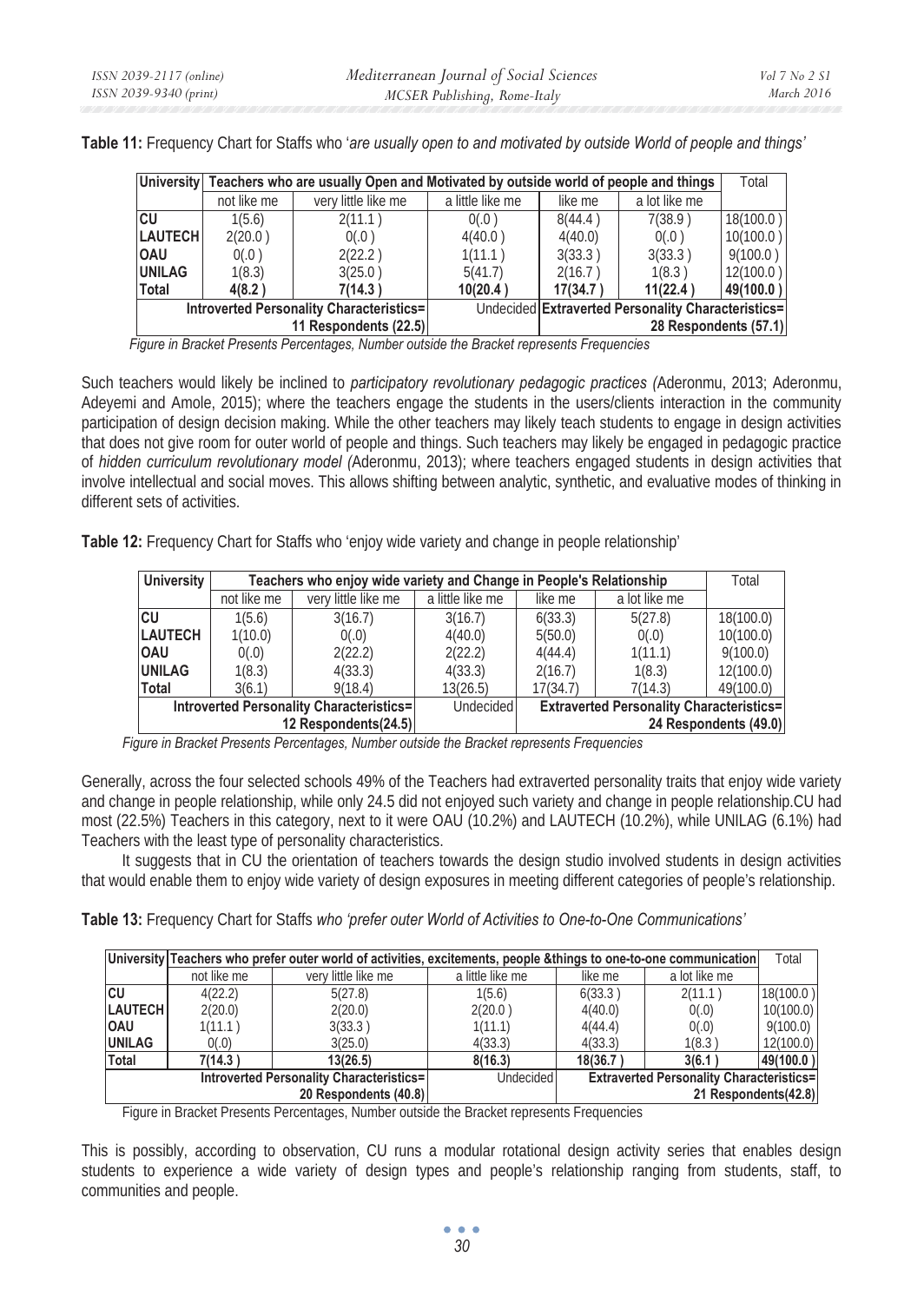From Table 13, generally across the four selected schools, 42.8% of the Teachers preferred outer world of activities to one-to-one communication. While 40.8% preferred to teach design studio based on one-to-one communication. Although, the popular mode of teaching design studio used to be by desk crits, where the teachers move from one table to another in order to attend to individual needs of the design students.

This suggests that the existing mode of teaching based on one-to-one communication in the four selected schools has dropped overtime by 42.8%. Therefore, it is expected that teachers need to pay more attention to one-to-one communication because of its inherent pedagogic benefits. Besides having *personal contact with each students*, other benefits includes, the *development of the teacher and students abilities to dialogue design solution*s, special abilities are develop to resolve special design problems and students' *development of trust and confidence in teachers ability* that leads to design solutions.

# 3.9.1 *Synthesis of 5-Dimensions of Orientation to Life in Architectural Design Studio* Pedagogy

The orientation to life as a pedagogic factor is very important in the process of training architects in order to meet with the societal demands. This aspect of the study identified a nexus where the introverted and extraverted personality characteristics of both respondents are related.

# *3.9.1.1 Pedagogical Predilections and Implications*

From the Table 14, the personality characteristics of students is observed to be at its strongest point(predilections or strong likeness) when the extraverted characteristics of most 252(51.2%) respondents (students) preferred acting first before thinking and reflecting on architectural design studio matters. Comparatively, it was observed that more teachers declined from acting first; they preferred to think and reflect before acting. This is quite good on the part of the teachers. It is also subjective to a specific stage of design process.

| Personality            |                     |        |        |                |               |                                   |                 | Introverted -Extraverted Personalities Characteristics of Respondents in Four Selected Schools |                        | <b>Total Mean Index</b>    |                        |             |
|------------------------|---------------------|--------|--------|----------------|---------------|-----------------------------------|-----------------|------------------------------------------------------------------------------------------------|------------------------|----------------------------|------------------------|-------------|
| <b>Characteristics</b> | Resp. who like      |        |        | Resp. who feel | Resp. who are |                                   | Resp. who enjoy |                                                                                                | Resp. who prefer outer |                            | For Extraversion-      |             |
|                        | acting first, think |        |        | deprived when  |               | usually Open                      |                 | wide variety and                                                                               |                        | world of                   |                        | Extroverson |
|                        | &reflect later      |        |        | cut off from   |               | and Motivated                     |                 | Chang in People's                                                                              |                        | activities, excitements, p | Personality            |             |
|                        | outside world       |        |        |                |               | Interaction from by outside world |                 | Relationship                                                                                   |                        | eople&things to one-to-    | <b>Characteristics</b> |             |
|                        |                     |        |        |                | of people and |                                   |                 |                                                                                                | one communication      | (student and teacher)      |                        |             |
|                        |                     |        |        |                | things        |                                   |                 |                                                                                                |                        |                            |                        |             |
|                        | Ιv                  | Ex     | I٧     | Ex             | Ιv            | Ex                                | I٧              | Ex                                                                                             | l٧                     | Ex                         | Ιv                     | Ex          |
|                        |                     |        |        |                |               |                                   |                 |                                                                                                |                        |                            | (per cent)             | (per cent)  |
| Students'              | 105                 | 252    | 147    | 216            | 197           | 151                               | 198             | 157                                                                                            | 190                    | 182                        | 34.2                   | 39          |
| Frequency              | $(21.4\%)$          | (51.2) | (29.6) | (43.5)         | (40.1)        | (30.7)                            | (41.6)          | (33)                                                                                           | (38.4)                 | (36.8)                     |                        |             |
| (per cent)             |                     |        |        |                |               |                                   |                 |                                                                                                |                        |                            |                        |             |
| Teachers'              | 36                  | 9      | 12     | 31             | 11            | 28                                | 12              | 24                                                                                             | 20                     | 21                         | 37.1                   | 46.9        |
| Frequency              | (73.4)              | (22.2) | (24.4) | (63.3)         | (22.5)        | (57.1)                            | (24.5)          | (49.0)                                                                                         | (40.8)                 | (42.8)                     |                        |             |
| (per cent)             |                     |        |        |                |               |                                   |                 |                                                                                                |                        |                            |                        |             |

**Table 14:** Synthesis of 5-Dimensions of Orientation to Life in Architectural Design Studio Pedagogy

Figure in Bracket Presents Percentages, Number outside the Bracket represents Frequencies; Iv*. Means 'Introverted'*, Ex.means 'Extraverted'*& Resp.means Respondents* 

Efforts should be made to control this at the stance of sudden illumination of ideas; as ideas are seeds that grow to form and functions of design. For a successful design endeavour, allowance should be given to thinking and reflection before formalizing such ideas into a design concept. The art and science of critical thinking should be properly engaged in this scenario. The architectural design studio teachers in this type scheme needs to develop an effective instructional tools and strategies to control such design studio clique.

This can be achieved before or during initiation stage of design studio process by organizing the students into portable groups where brainstorming and discussion can be made; contributions of participants would be asked to be documented and submitted to the studio instructor or teacher. The same illuminated ideas can then be followed up by giving each group an esquisse (quick approach or short term projects) that would be expected to proffer different solutions.

Bearing in mind the first objective in this study, it was to examine the personality characteristics of Students and Staff in relation to architectural design studio. The characteristic examined in this first section was the orientation of staff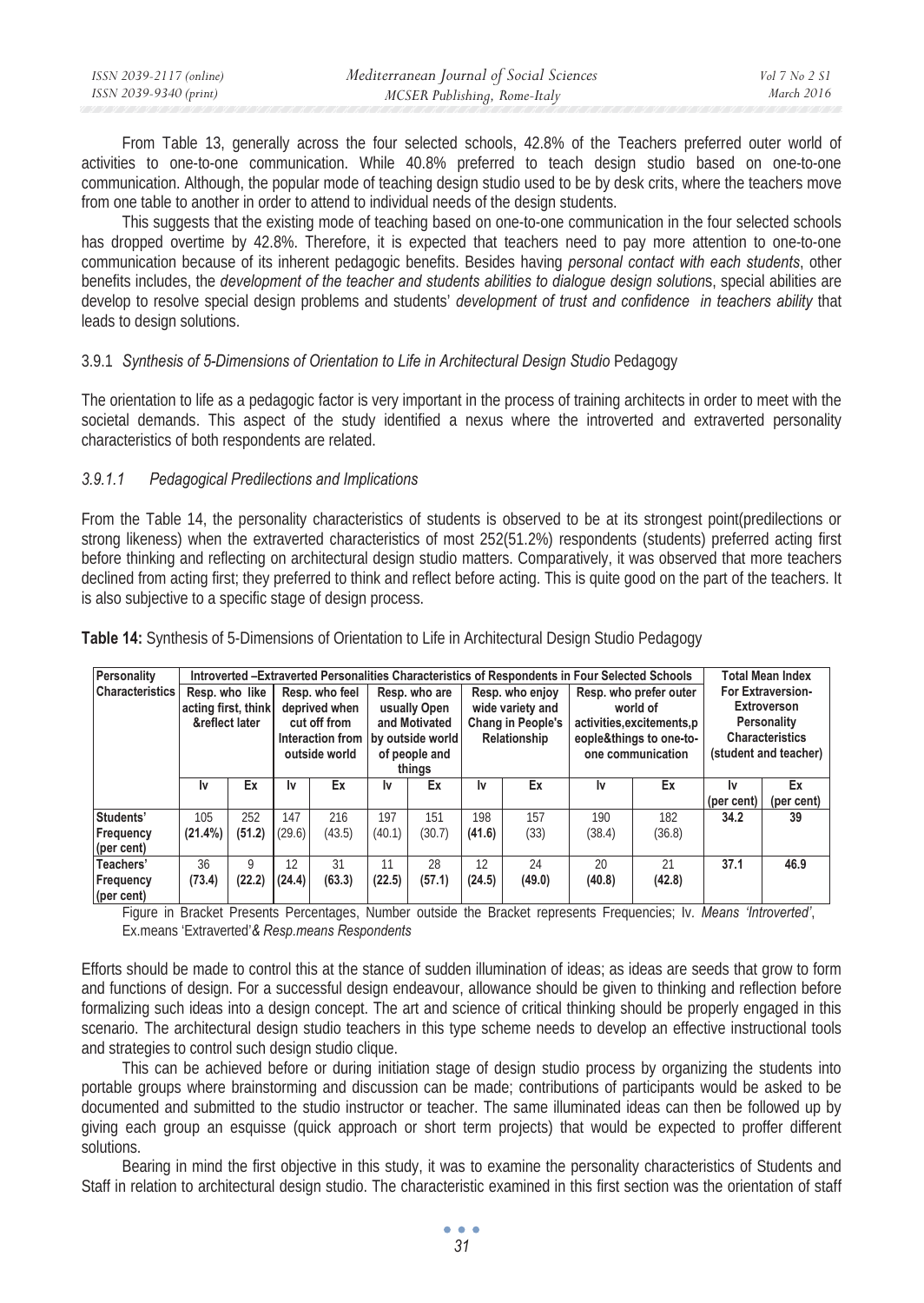and students to life as they approached their studio undertakings or assignments.

**Table 15:** Five (5) Dimension Pedagogic Polarity of Introverted –Extraverted Characteristics in Four (4) Selected **Schools** 

|                                |      | Respondents<br>who like<br>acting first,<br>think &reflect<br>later | Respondents<br>who feel deprived<br>when cut off from<br>Interaction from<br>outside world |      |        | <b>Respondents</b><br>who are<br>usually Open<br>and Motivated<br>by outside<br>world of people<br>and things |        | <b>Respondents</b><br>who enjoy<br>wide variety<br>and Change<br>in People's<br><b>Relationship</b> |             | <b>Respondents</b><br>who prefer<br>outer world of<br>activities<br>, excitements,<br>people &things<br>to one-to-one<br>communication | 5-dimension<br>introverted-<br>extroverted<br>characteristics<br>Mean Index |      |
|--------------------------------|------|---------------------------------------------------------------------|--------------------------------------------------------------------------------------------|------|--------|---------------------------------------------------------------------------------------------------------------|--------|-----------------------------------------------------------------------------------------------------|-------------|----------------------------------------------------------------------------------------------------------------------------------------|-----------------------------------------------------------------------------|------|
|                                | I-E1 |                                                                     | LE2                                                                                        |      | $I-E3$ |                                                                                                               | $I-E4$ |                                                                                                     | <b>I-E5</b> |                                                                                                                                        | Average Total(%)                                                            |      |
|                                | I٧   | Ex                                                                  | I٧                                                                                         | Ex   | I٧     | Ex                                                                                                            | I٧     | Ex                                                                                                  | Ιv          | Ex                                                                                                                                     | 1v                                                                          | Ex   |
| <b>Respondents Student (%)</b> | 21.4 | 51.2                                                                | 29.6                                                                                       | 43.5 | 40.1   | 30.7                                                                                                          | 41.6   | 33                                                                                                  | 38.4        | 36.8                                                                                                                                   | 34.2                                                                        | 39   |
| <b>Respondents Staff (%)</b>   | 73.4 | 22.2                                                                | 24.4                                                                                       | 63.3 | 22.5   | 57.1                                                                                                          | 24.5   | 49.0                                                                                                | 40.8        | 42.8                                                                                                                                   | 37.1                                                                        | 46.9 |

Iv*. Means'Introverted'*, Ex.means'*Extraverted' (all in per cents- %)* 

# *3.9.1.2 Establishing the Correlation Factors between the Personality Characteristics of Respondents as Students and Staffs*

This was done by analyzing their responses and the results were shown above. I-E1-5 indicates the 5-dimension pedagogic polarity of introverted-extroverted characteristics schemata from table 15, the average values of introverted personality traits were comparatively higher (37.1%) in respondents as staff than respondents (34.2%) as students. In the same like manner, in the figure 2 below, the extraverted characteristics were also higher in respondents as staff (46.9%) than respondents as students.



**Figure 2:** Showing Correlation Factors between the Personalities Characteristics of Respondents as Students and Staffs

From the Table 14 and figure 2, from series I-E1 to I-E5 of the personality series of the respondents, the highest personality factor (73.4% ) was observed in I-E1 of most respondents(73.4%) staff with intuitive traits; and highest extraverted personality traits was also in I-E1 but for all respondents as students in the four selected schools. It indicates that in I-E1 as a predictor of introverted and extroverted characteristics of other factors (I-E2, I-E3, I-E4, and I-E5).

3.9.2 *The Pedagogic Predilections of I-E1 on Architectural Design Studio, Action,* Thinking, Reflection and Performance

During design process and its evolution, the temptation and propensity to act first before thinking is always imminent. But in the real world situation where feasibility, precision, accurate measurement, analysis and specification are required for a constructible design; there is need for designers to navigate control over their minds strata and design issues. In I-E1, the respondents as students had more extraverted characteristics than the other respondents as staff; with most introverted traits in respondents (teachers/staff) than the respondents as students. In a simpler manner, most respondents (73.4%) as staff (teachers) like to think and reflect on architectural design issues while few (21.4%) respondents as students had orientation in the same way.

Therefore, since thinking and reflection are both tools in the hand and mind of any successful designer, the stakeholders (especially the teachers) need to navigate a shift and strike a balance between these characteristics in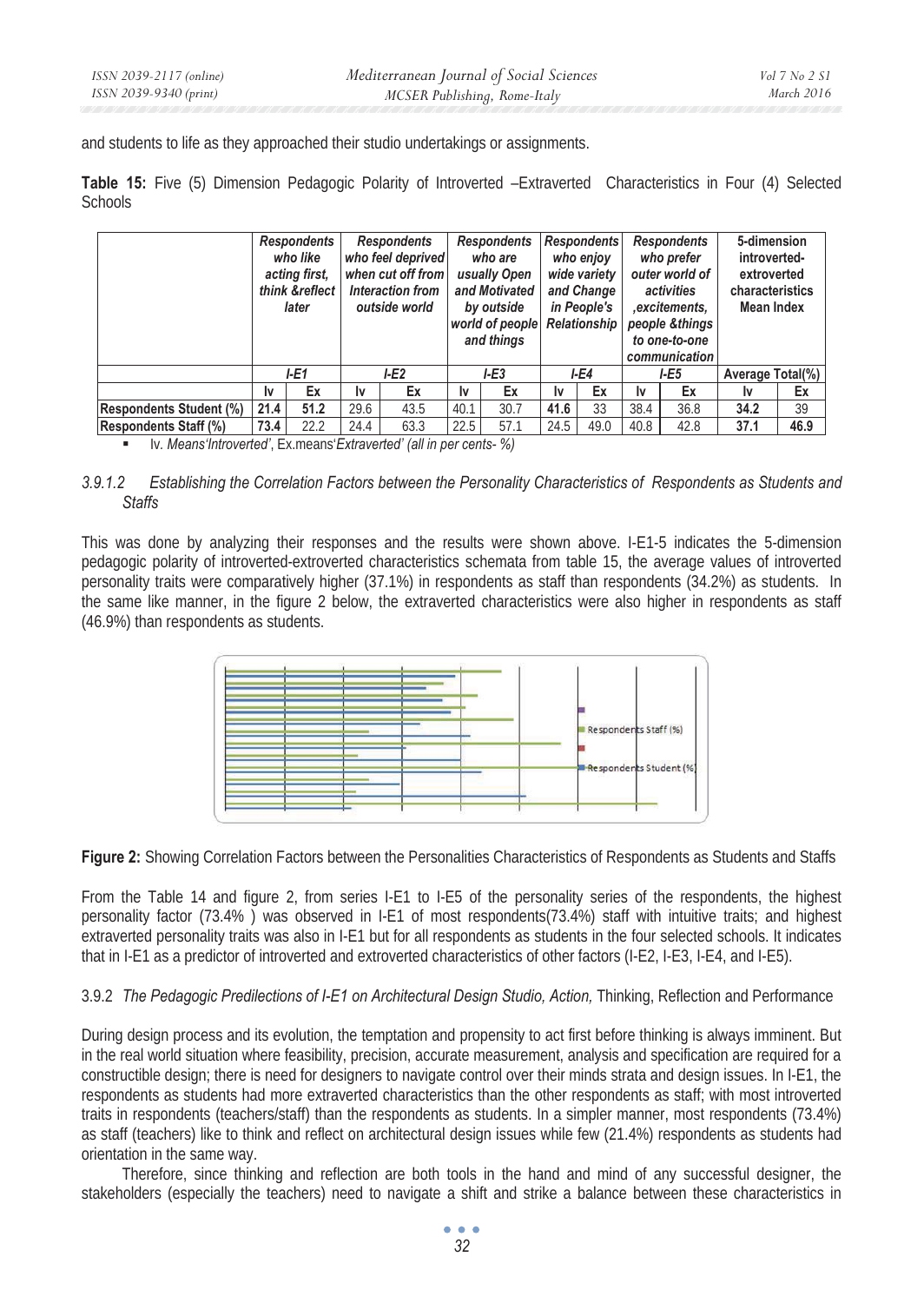| ISSN 2039-2117 (online) | Mediterranean Journal of Social Sciences | Vol 7 No 2 S1 |
|-------------------------|------------------------------------------|---------------|
| ISSN 2039-9340 (print)  | MCSER Publishing, Rome-Italy             | March 2016    |

handling studio instructions to students. Generally, the orientation to life in design studio in the four (4) selected schools needs to balance the wide discrepancies between the introverted personality traits of both respondents. Because reflection, thinking and action employed may thus be said to depend on the nature of design process and situation. Good thinking is required from inception to completion of almost every projects, therefore balance must be employed between thinking and acting so as to prevent delay in both cases.

The architectural design thinkers' orientation to the external world, control over his thought processes and inner personal needs (Uji, 2002) are important influences and determines the predominance of certain thinking styles observable in certain individuals' vis-à-vis the design outcomes emerged from such designers.

#### **4. Conclusion**

This paper submits that 'there is a difference in the design approach of students who preferred acting first before thinking and reflection and; the one who prefer thinking and reflection before acting across the selected schools of architecture. In respect of design outcomes of students who are usually open and motivated by outside world in the selected schools, the study concludes that a difference exists between the design outcomes of the extraverted and introverted architectural designers. Therefore, the synergy of polar characteristic differences of the students need to be creatively engaged by the design studio teachers during training in school to prepare the students for professional competency in practice. Finally, these differences while in training also extend to characteristic dispositions and nature of design proffered by architectdesigners as solutions to clients, communities and cities of the world today.

#### **5. Suggestions for Further Studies**

Examining other MBTI faces i.e intuition and sensing, feeling and judgment is suggested for future study.

Also, interactions between the extroversion-introversion personalities should be investigated in a group work dynamics at school and in practice; this would help to harvest a good outcome in interpersonal collaborative engagements. Therefore, stakeholders need to do more in school; the mentors need to be involved in serious observation of these characteristics and engage them creatively i.e constant engagements between students and teachers with project activities in order to establish synergy and mutual design benefits between people with polar characteristics.

Finally, these characteristics should be tested within a non-academic environment to determine if the personality characteristics of design students, teachers and teams of professionals in the building industry can be better engaged during mentoring and professional practice in construction projects and works.

#### **References**

Aderonmu, P.A (2013). Aderonmu, P. A. (2013). The Design Studio in Selected Schools of Architecture in South-West Nigeria: a Study of Pedagogy, Culture and Environment. (Unpublished Ph.D thesis). Covenant University, Nigeria.

Aderonmu, P.A, Adeyemi E.A, and Amole S.A (2015). The Charrette's Role in Sustainable National Development: Participatory Education, Community Development and Governance Practices in Nigeria. 2015 Architects Colloquium, Musa Yara' adua Center, Abuja. 8-10 June, 2015

Adeyemi, E. A. (2000). Lest We Forget. *AARCHES Journal*, 1(3): 1-3

Briggs, M. I. (1980) Gifts Differing: Understanding Personality Type. Available on http://www.humanmetrics.com/personality/type. Accessed on January 4, 2016

Casakin, H. (2005). 'Metaphors as an unconventional reflective approach in architectural design', *The Design Journal*, 9(1): 37 – 50.

Casakin, H., (2006). Assessing the use of metaphors in the design process, Environment and Planning B: *Planning and Design*, 33(2): 253–268.

Casakin, H. and Miller, K. (2008). 'Individual learning styles and design performance in the metaphorical reasoning process', *J. Design Research*, x(x): xx–xx.

Covenant University, (2013). Department of Architecture Hand Book. Corporate Affairs, Covenant University, Ota

Demirbas, O. O., (2001). The Relation of Learning Styles and Performance Scores of Students in Interior Architecture Education (Doctoral Thesis, Bilkent University, Turkey, 2001)

Demirbas, O. O. and Demirkan, H., (2003). Focus on architectural design process through learning styles. *Design Studies*, 24: 437-456 Durling, D. (1994). Hyping style: approaches to design. *Interact*, (1)4: 19-21

George, T. O., Anyaegbunam, M. C., Azuh, D., Chine, B. C and Omonijo, D. O. (2015). Influence of Personality Types and Socio-Demographic Characteristics of Student Work-Study Programme at a Private University, Southwest Nigeria. *Mediterranean Journal of Social Science*, 6(6z4):453-464

Groulx, T. J. (2010). An examination of the influence of band director teaching style and personality on ratings at concert and marching